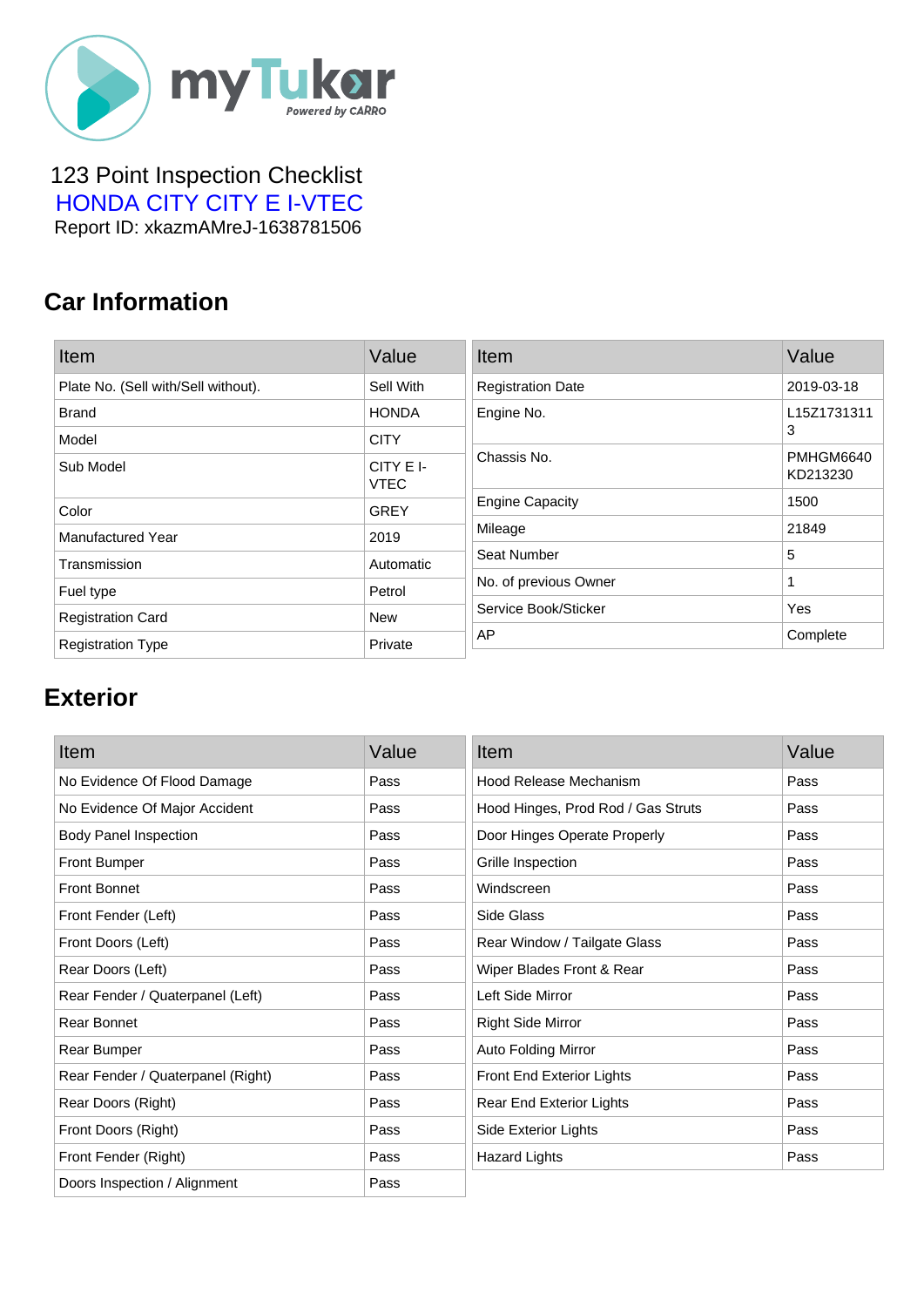# **Interior**

| Item                                 | Value | Item                                         | Value |
|--------------------------------------|-------|----------------------------------------------|-------|
| Airbags                              | 2     | Sun Visors, Vanity Mirror & Light            | Pass  |
| Safety Belts                         | Pass  | Dashboard                                    | Pass  |
| Radio / Cassette / Cd/Dvd Player     | Pass  | Dashboard Drawer                             | Pass  |
| Antenna                              | Pass  | <b>Interior Carpet</b>                       | Pass  |
| Alarm / Theft Deterrent System       | Pass  | <b>Floor Mats</b>                            | Pass  |
| <b>Speakers</b>                      | Pass  | Door Trim & Door Panels                      | Pass  |
| Reverse Camera                       | Pass  | Headlining                                   | Pass  |
| Air Conditioning System              | Pass  | <b>Front Seat</b>                            | N/A   |
| Air Conditioning Switch Panel        | Pass  | <b>Rear Seat</b>                             | N/A   |
| Center Armrest / Console             | Pass  | Seat & Head Restraint Adjustment             | Pass  |
| <b>Front Aircon Vents</b>            | Pass  | <b>Folding Seats</b>                         | Pass  |
| <b>Rear Aircon Vents</b>             | Pass  | <b>Heated Seats</b>                          | N/A   |
| Clock                                | Pass  | <b>Cooled Seats</b>                          | N/A   |
| Tilt / Telescopic Steering Wheel     | Pass  | Sunroof / Moonroof                           | N/A   |
| <b>Steering Wheel Controls</b>       | Pass  | Convertible Top                              | N/A   |
| <b>Steering Wheel Condition</b>      | Pass  | Door Handles                                 | Pass  |
| Horn                                 | Pass  | Push Start Button System                     | Pass  |
| Indicator Light                      | Pass  | <b>Central Locking System</b>                | Pass  |
| <b>Warning Light</b>                 | Pass  | <b>Power Window Controls</b>                 | Pass  |
| <b>Tripmeter And Odometer</b>        | Pass  | <b>Remote Boot Release</b>                   | Pass  |
| Windscreen Wipers Switch             | Pass  | Fuel Cap Release                             | Pass  |
| Rear Window Wiper Switch             | Pass  | Luggage Compartment Trim & Cargo Net         | Pass  |
| <b>Paddle Shifters</b>               | Pass  | Luggage Compartment Light                    | Pass  |
| Interior Courtesy, Dome & Map Lights | Pass  | Luggage Board                                | Pass  |
| <b>Outside Rear View Mirrors</b>     | N/A   | Parcel Shelf / Speaker Board / Tonneau Cover | Pass  |
| Ashtrays                             | Pass  | Jack & Tool Kit                              | Pass  |
| Gear Knob                            | Pass  | Spare Tyre                                   | Pass  |
| Handbrake / Footbrake Lever          | Pass  |                                              |       |

# **Underbody**

| Item                  | Value | Item                             | Value |
|-----------------------|-------|----------------------------------|-------|
| <b>Exhaust System</b> | Pass  | Wheel Covers & Center Caps       | Pass  |
| 4X4 Operation         | N/A   | Rack And Pinion, Linkage & Boots | Pass  |
| Front Tyre (Left)     | Pass  | Control Arms & Ball Joints       | Pass  |
| Rear Tyre (Left)      | Pass  | Tie Rods & Idler Arm             | Pass  |
| Front Tyre (Right)    | Pass  | Sway Bars, Links & Bushings      | Pass  |
| Rear Tyre (Right)     | Pass  | Wheel Alignment                  | Pass  |
| <b>Rims</b>           | Pass  |                                  |       |